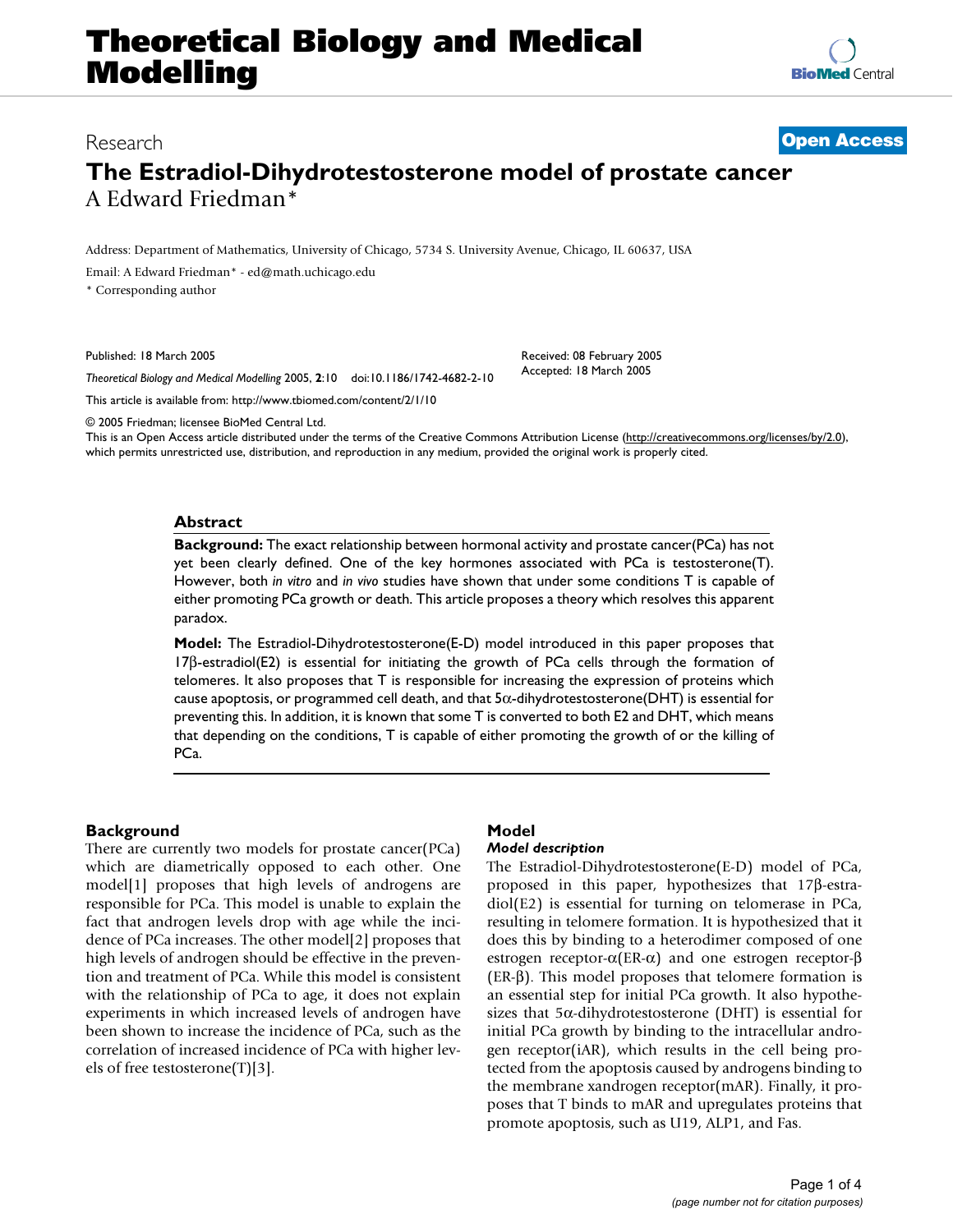All of the above hormones also have other interactions which affect PCa. The E-D model proposes that when T binds to mAR, it upregulates bcl-2, a protein that protects against apoptosis, whereas when DHT binds to iAR, bcl-2 is downregulated. It is hypothesized that the expression of bcl-2 increases when E2 binds to ER-α and decreases when E2 binds to ER-β. It is known that T is converted to E2 by the enzyme aromatase(Aro) and is converted to DHT by the enzyme 5- $\alpha$  reductase type II(5AR2).

#### *Supporting evidence*

It has been observed that mice never get PCa if they have a genetic mutation resulting in a lack of ER- $\alpha$ [4] or Aro[5]. These findings are consistent with the E-D model, which would also predict that mice with a genetic mutation resulting in a lack of ER-β would never get PCa.

Aro activity was not observed[5] in normal epithelial prostate cells, but was observed in all of the PCa cell lines tested. E2 has been shown[6] to turn on telomerase activity, with both ER-α and ER-β being involved, in human epithelial cells as well as in tissue cultures of PCa. Some researchers believe that telomerase activity is an essential step for all types of cancer[7]. These findings are consistent with the prediction of the E-D model that E2 is essential for the initiation of PCa growth by bringing about telomere formation.

Implantation of PCa xenografts into intact and ovariectomized female mice showed that E2 inhibited the growth of 5 out of the 6 xenografts tested[8]. The authors concluded that "the observed inhibition of PCa growth may be attributable to direct effects of estrogens via ER-β". Mice with a genetic mutation lacking ER-β[9] have an overexpression of bcl-2 in their ventral prostate. E2 has been shown[10] to increase the production of bcl-2 in MCF-7, an ER- $\alpha$  positive cell line of breast cancer. This increase is negated by the addition of 4-hydroxytamoxifen(OHT). It is known[11] that OHT acts as an antagonist to ER-α. All of this is consistent with the hypotheses of the E-D model that E2 increases the production of bcl-2 when binding to  $ER-\alpha$  and decreases it when binding to ER-β.

It has been shown[12] that T binds to mAR to produce apoptosis by upregulating the protein Fas. In the PCa cell line DU145 which lacks iAR, T or DHT alone was sufficient to induce apoptosis. However, in LNCaP, a hormone sensitive PCa cell line which has a functional iAR, T promotes cell growth unless it was given in the form of T-BSA, which does not enter the cell nor bind to the iAR, in which case apoptosis was also induced. This shows that the binding of androgens to iAR can counteract the apoptosis otherwise induced by the binding of androgens to mAR, as proposed in the E-D model.

It has been shown[13] that T upregulates a protein, U19, which induces apoptosis in PCa. This apoptosis was inhibited by mibolerone, a synthetic androgen, binding to the iAR. Another protein, ALP1, that was upregulated by T, was also found[14] to induce apoptosis. These findings are all consistent with the E-D model.

When finasteride(F), an inhibitor of 5AR2, is added to LNCaP, it inhibits growth in a dose-dependent manner[15]. Apoptosis resulted at the highest dose tested. This indicates that T binding to iAR is not able to completely prevent the apoptosis induced by T binding to mAR, whereas DHT is. This can be represented symbolically as T:mAR >>> T:iAR in the presence of F and DHT:iAR >>> T:mAR in the absence of F. This is consistent with the hypothesis of the E-D model that DHT is essential for initial PCa growth because it protects the PCa from mAR induced apoptosis.

It is known[1] that men with a genetic mutation that produces non-functional 5AR2 do not get PCa. Since 5AR2 is found within the prostate cells and converts T to DHT, the result is very little DHT in the prostate. This finding is consistent with the hypothesis that in the absence of DHT, T binding to iAR in PCa is not able to prevent the apoptosis caused by T binding to mAR.

It has been shown[16,17] that in a small percentage of men with castrate metastatic PCa, enormous improvement in symptoms occurred following the administration of T. One possible explanation for this is that the PCa in those individuals might have lacked a functional iAR, but retained a functional mAR. The fact that T alone is sometimes capable of causing apoptosis *in vivo* is consistent with the E-D model.

When pyrrolidinedithiocarbamate(PDTC), a strong antioxidant, is added to LNCaP, it induces apoptosis[18]. It was shown that when 10-12 M T was added to LNCaP, it increased the growth rate, but when it was added in addition to PDTC, the amount of apoptosis was greater than that induced by PDTC alone. This again shows that T is capable of inducing apoptosis under the proper circumstances.

T has been shown[12] to increase bcl-2 production when it binds in the form of T-BSA to the mAR of LNCaP. T-BSA was shown not to bind to iAR. DHT has been shown[19] to decrease bcl-2 production when it binds to the iAR of LNCaP-FGC. This decrease was inhibited by the addition of bicalutamide, an antiandrogen which interferes with the binding of DHT to iAR. This is consistent with mAR being involved in the upregulation of bcl-2 and iAR being involved with the down-regulation of bcl-2, as proposed in the E-D model.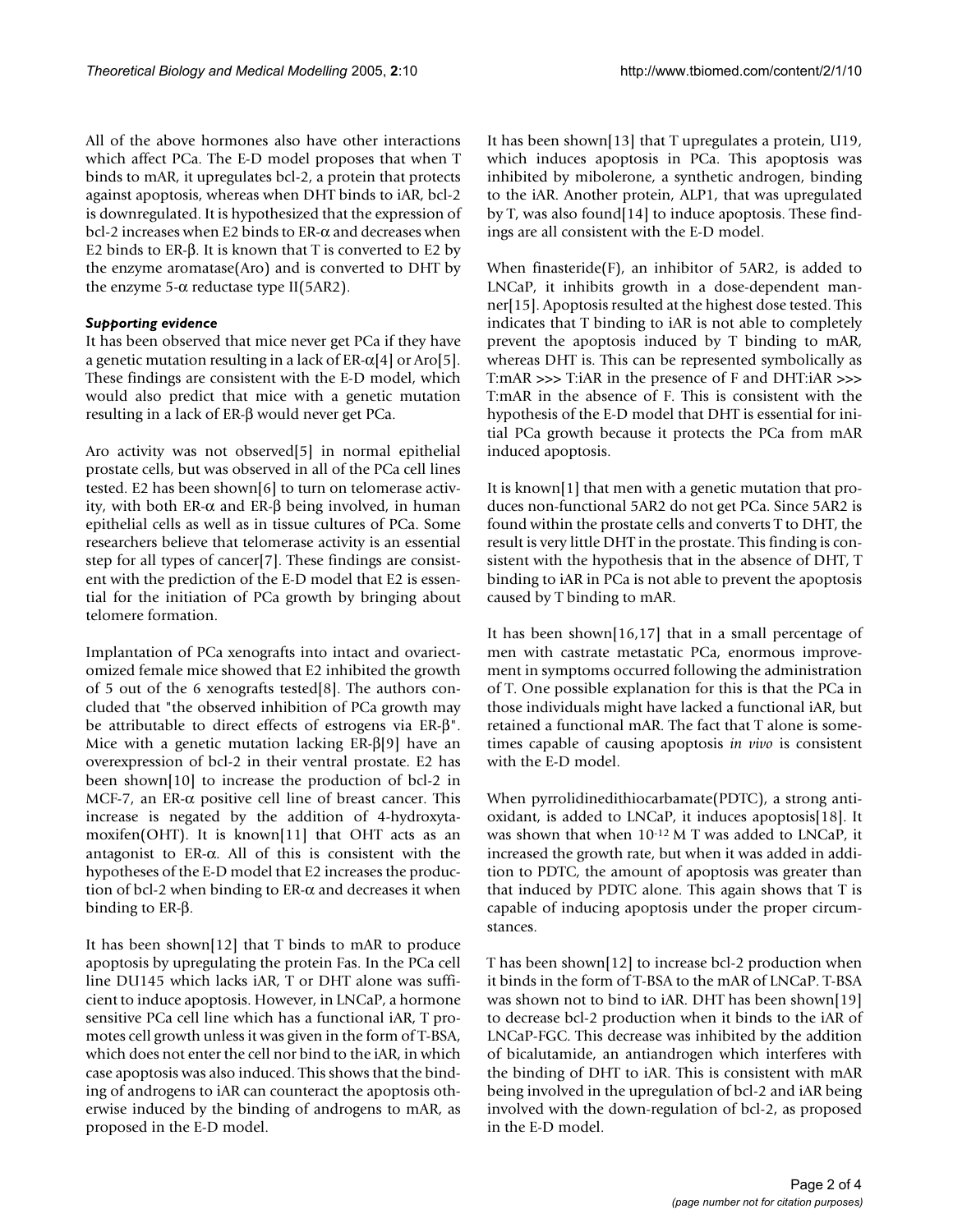#### **Discussion**

The E-D model, presented in this paper, does not explain how genetic mutations occur that cause PCa, but does explain which factors are essential for PCa to grow. The crucial factors for initial PCa growth are telomere formation and apoptosis avoidance. Since E2 produces telomere formation[6], in the absence of high levels of exogenous E2, Aro activity would initially be needed to supply PCa with large amounts of E2. The binding of normal amounts of DHT to iAR is sufficient for PCa to initially avoid apoptosis. As mutations develop that interfere with the process of apoptosis, DHT binding to iAR may no longer be necessary.

The evidence is overwhelming that T is capable of inducing apoptosis in PCa. The *in vitro* and *in vivo* studies are unambiguous in this regard. The study with PDTC[18] raises interesting questions that can only be answered with further experimentation. There are three possible explanations as to why T increased the apoptosis caused by PDTC. Either PDTC interfered with the binding of androgens to iAR, or PDTC inhibited 5AR2, or PDTC may have enhanced the ability of T to cause apoptosis when binding to mAR. If the latter is true, it would have important implications in preventing and treating PCa, especially if other anti-oxidants should also be found to exhibit this same sort of enhancement.

Assuming that the genetic studies with mice are applicable to humans, then it is clear that E2 is essential in order for PCa to occur. The evidence is only circumstantial that E2 is binding to a heterodimer of ER- $\alpha$  and ER- $\beta$ . If a dimer were not involved, then one would expect that small amounts of E2 would be sufficient to induce telomerase activity. The heterodimer is consistent with the observation that both ER-α and ER-β are involved in telomere formation[6]. The hypothesis that telomere formation is essential for all cancers to occur[7] is not a proven fact, but it gives a plausible explanation as to why E2 is initially essential for PCa.

The genetic study in mice[9] makes it clear that ER-β acts to inhibit bcl-2 production. The evidence that ER-α increases bcl-2 production is more circumstantial. It is known[20] that ER- $\alpha$  and ER- $\beta$  tend to counteract each other. The increase in bcl-2 in the breast cancer line exposed to E2[10] is consistent with ER- $\alpha$  being responsible for increasing bcl-2. However, this assumes that the effect remains the same when the same hormone binds to the same hormone receptors in breast and prostate cancers. This is an intriguing concept, and would imply that the different overall effects that hormones have on these two cancers could be explained by the different amounts of each hormone receptor present in them. More research is needed to learn if breast cancer also possesses mAR and iAR acting in opposition to each other, as they do in PCa.

High dosages of E2 have been used in the treatment of PCa. Transdermal patches of E2 have been shown to produce castrate levels of T within 3 weeks[21]. It is known that castrate levels of T result in apoptosis of most PCa cells, with calcium overload being one of the causes[22]. Calreticulin protects prostate cells from apoptosis due to calcium overload by enhancing the calcium buffering capacity, but castrate levels of T dramatically downregulate calreticulin. More research is needed to determine whether calreticulin is upregulated by mAR, iAR, or both.

The fact that Aro activity was found in PCa cell lines, but not in normal prostate cell lines[5], does not mean that it is present in all PCa. Even if E2 is necessary for telomere formation, once telomeres of sufficient length are formed, Aro activity may no longer be necessary. It is interesting to note that the level of Aro activity observed in the PCa cell lines falls within the range observed in breast cancer cell lines[5].

The assumption of the E-D model that when DHT binds to iAR it counters the effect of apoptosis induced when T binds to mAR is supported by the study[15] that showed that increases in F decreased the growth of LNCaP in a dose-dependent manner, with the highest dose causing apoptosis. If the behaviour *in vivo* is the same as this *in vitro* result, then it explains why men with defective 5AR2 would not get PCa[1].

There are many questions still to be answered about PCa. Do the progesterone(P) receptor isomers, PRA and PRB, affect bcl-2 production? What is the dose effect of T, DHT, E2, and P on each of their corresponding receptors? For the hormone receptor pairs, to what extent does each receptor work against the other?

Another important issue is how mAR is involved in the apoptosis of aged normal prostate cells. The fact[12] that T is capable of causing apoptosis in PCa which lacks iAR indicates that the increased amount of bcl-2 produced by mAR is not sufficient to counteract the apoptotic proteins produced by mAR. The makes it likely that the production of bcl-2 by mAR represents a damping factor designed to protect normal prostate cells from inappropriate apoptosis that might otherwise be caused by local fluctuations in serum T levels. If it turns out that calreticulin[22] is upregulated by mAR, then the absence of mAR should lead to apoptosis through calcium overload. As normal prostate cells age, if they start to lose functionality of mAR, iAR, or both, then the probability of apoptosis occurring should increase as the amount of functional AR decreases.